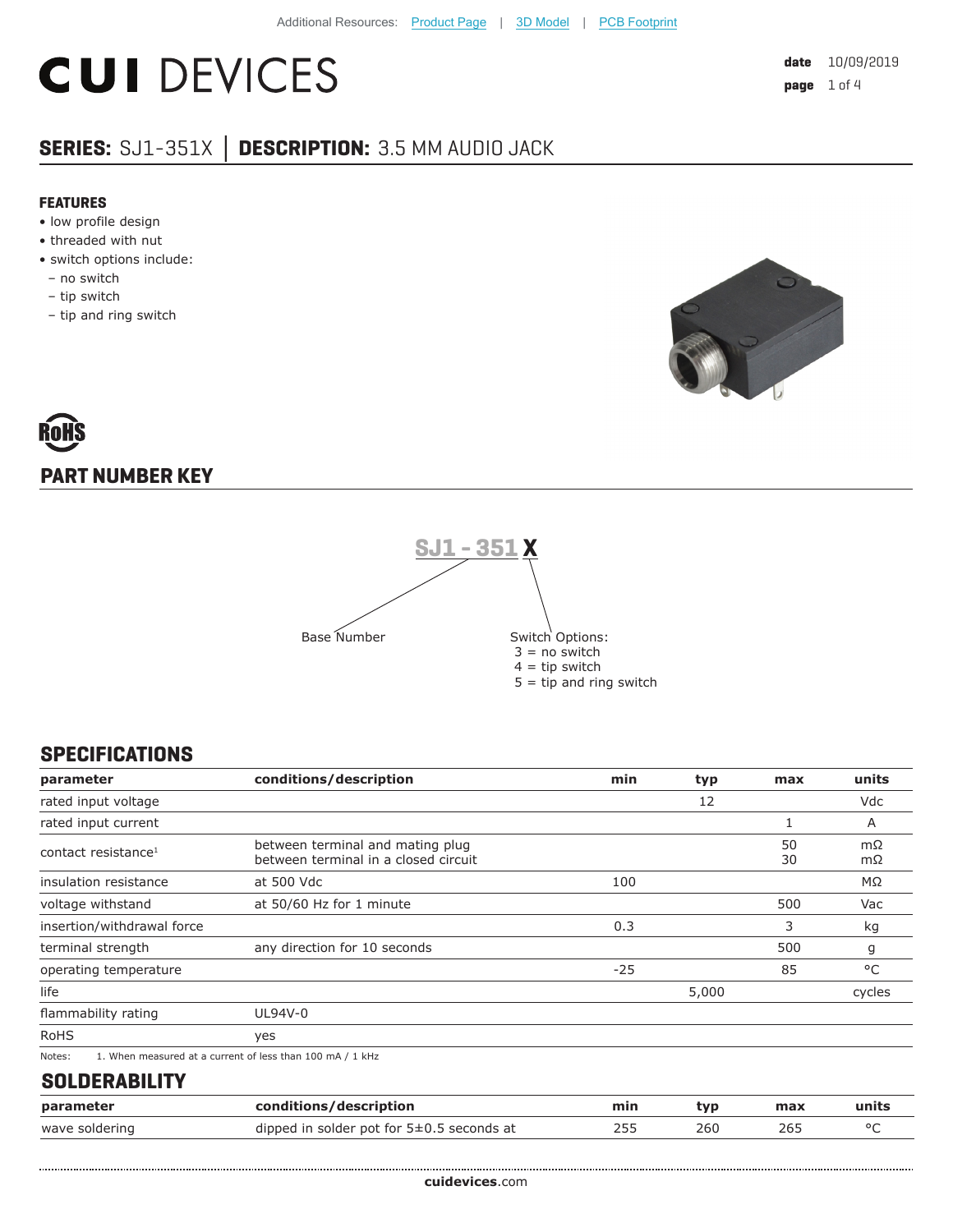#### **MECHANICAL DRAWING**

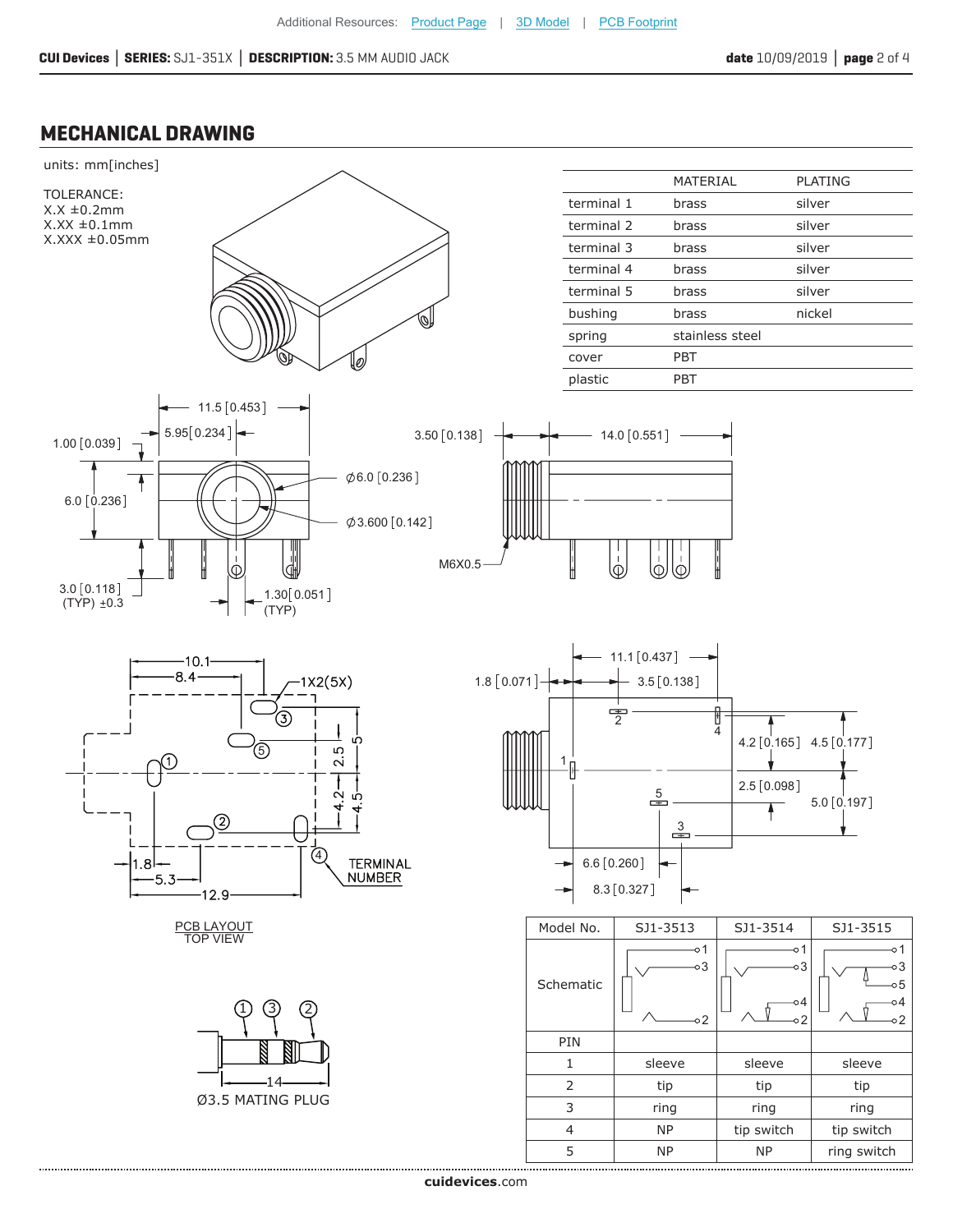### **MECHANICAL DRAWING (CONTINUED)**

#### units: mm[inches]

TOLERANCE:  $±0.1mm$ 

.........................